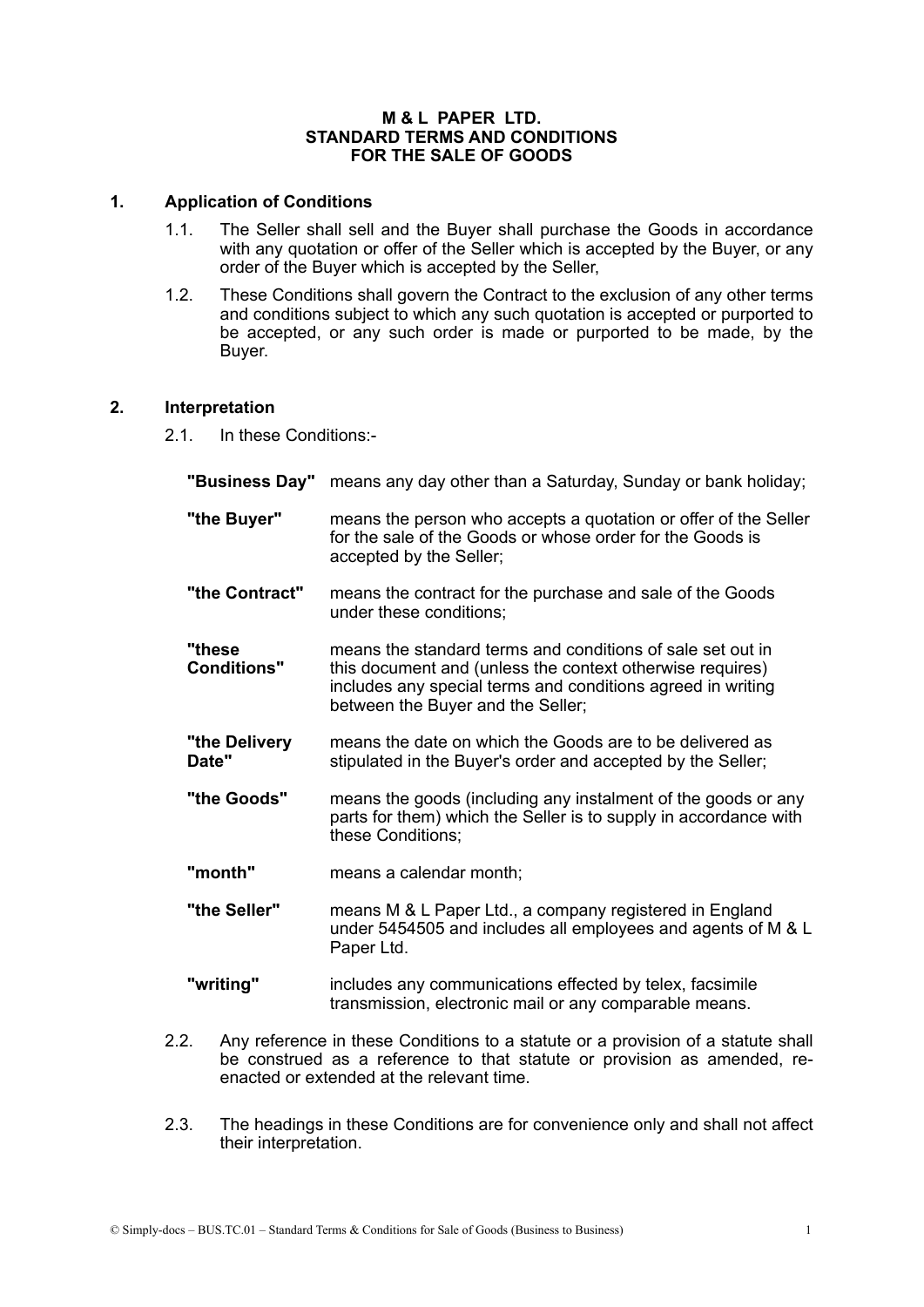## **3. Basis of Sale**

- 3.1. The Seller's employees or agents are not authorised to make any representations concerning the Goods unless confirmed by the Seller in writing. In entering into the Contract the Buyer acknowledges that it does not rely on, and waives any claim for breach of, any such representations which are not so confirmed.
- 3.2. No variation to these Conditions shall be binding unless agreed in writing between the authorised representatives of the Buyer and the Seller.
- 3.3. Sales literature, price lists and other documents issued by the Seller in relation to the Goods are subject to alteration without notice and do not constitute offers to sell the Goods which are capable of acceptance. An order placed by the Buyer may not be withdrawn cancelled or altered prior to acceptance by the Seller and no contract for the sale of the Goods shall be binding on the Seller unless the Seller has issued a quotation which is expressed to be an offer to sell the goods or has accepted an order placed by the Buyer by whichever is the earlier of:-
	- 1. the Seller's written acceptance;
	- 2. delivery of the Goods; or
	- 3. the Seller's invoice.
- 3.4. Any typographical, clerical or other accidental errors or omissions in any sales literature, quotation, price list, acceptance of offer, invoice or other document or information issued by the Seller shall be subject to correction without any liability on the part of the Seller.

### **4. Orders and Specifications**

- 4.1. No order submitted by the Buyer shall be deemed to be accepted by the Seller unless and until confirmed in writing by the Seller's authorised representative.
- 4.2. The specification for the Goods shall be those set out in the Seller's sales documentation unless varied expressly in the Buyer's order (if accepted by the Seller). The Goods will only be supplied in the minimum units (or multiples) stated in the Seller's price list or in multiples of the sales outer as specified. Orders received for quantities other than these will be adjusted accordingly, illustrations, photographs or descriptions whether in catalogues, brochures, price lists or other documents issued by the Seller are intended as a guide only and shall not be binding on the Seller.
- 4.3. The Seller reserves the right to make any changes in the specification of the Goods which are required to conform with any applicable safety or other statutory or regulatory requirements or, where the Goods are to be supplied to the Seller's specification, which do not materially affect their quality or performance.
- 4.4. No order which has been accepted by the Seller may be cancelled by the Buyer except with the agreement in writing of the Seller on the terms that the Buyer shall indemnify the Seller in full against all loss (including loss of profit), costs (including the cost of all labour and materials used), damages, charges and expenses incurred by the Seller as a result of cancellation.

# **5. Price**

5.1. The price of the Goods shall be the price quoted on date of enquiry, as previously agreed or such other price as may be agreed in writing by the Seller and the Buyer.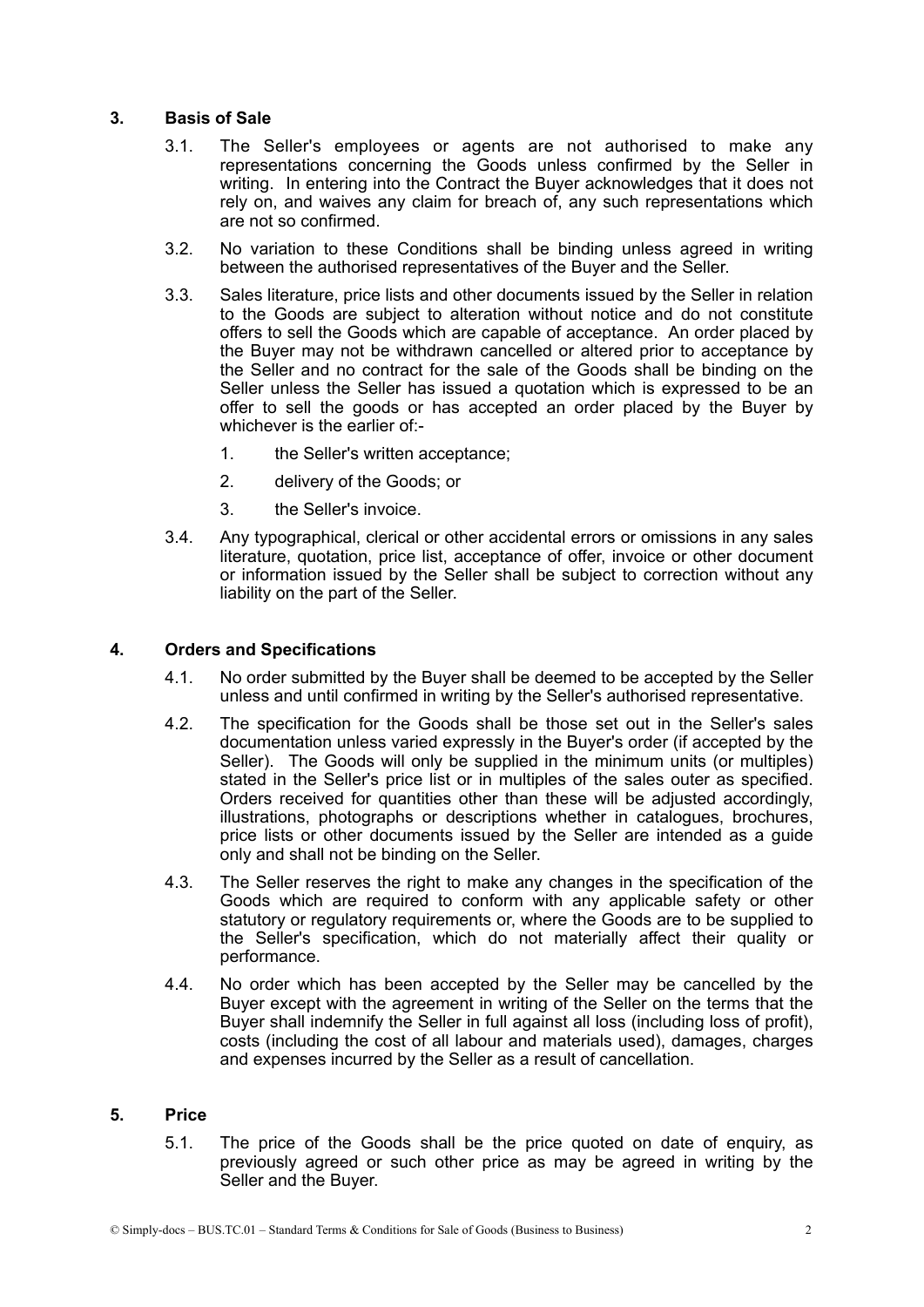- 5.2. Where the Seller has quoted a price for the Goods other than in accordance with the Seller's published price list the price quoted shall be valid for 30 days only or such lesser time as the Seller may specify.
- 5.3. The Seller reserves the right, by giving notice to the Buyer at any time before delivery, to increase the price of the Goods to reflect any increase in the cost to the Seller which is due to any factor beyond the control of the Seller (such as, without limitation, any foreign exchange fluctuation currency regulation, alteration of duties, significant increase in the costs of labour, materials or other costs of manufacture), any change in delivery dates, quantities or specifications for the Goods which is requested by the Buyer, or any delay caused by any instructions of the Buyer or failure of the Buyer to give the Seller adequate information or instructions.
- 5.4. Any settlement discount specified by the Seller in the Contract will be allowed by the Seller to the Buyer in respect of Goods for which payment is received by the Seller on or before the due date and otherwise in accordance with the payment terms set out in these Conditions and provided that no other amounts owing by the Buyer to the Seller are overdue and unpaid.
- 5.5. Except as otherwise stated under the terms of any quotation or in any price list of the Seller, and unless otherwise agreed in writing between the Buyer and the Seller, all prices are inclusive of the Seller's charges for packaging and transport.
- 5.6. The price is exclusive of any applicable value added tax excise, sales or taxes or levies of a similar nature which are imposed or charged by any competent fiscal authority in respect of the Goods, which the Buyer shall be additionally liable to pay to the Seller.

## **6. Payment**

- 6.1. Subject to any special terms agreed in writing between the Buyer and the Seller, the Seller shall invoice the Buyer for the price of the Goods on or at any time after delivery of the Goods, unless the Goods are to be collected by the Buyer or the Buyer wrongfully fails to take delivery of the Goods, in which event the Seller shall be entitled to invoice the Buyer for the price at any time after the Seller has notified the Buyer that the Goods are ready for collection or (as the case may be) the Seller has tendered delivery of the Goods.
- 6.2. The Buyer shall pay the price of the Goods (less any discount or credit allowed by the Seller, but without any other deduction credit or set off) within 30 days of the date of the Seller's invoice or otherwise in accordance with such credit term as may have been agreed in writing between the Buyer and the Seller in respect of the Contract. Payment shall be made on the due date notwithstanding that delivery may not have taken place and/or that the property in the Goods has not passed to the Buyer. The time for the payment of the price shall be of the essence of the Contract. Receipts for payment will be issued only upon request.
- 6.3. All payments shall be made to the Seller as indicated on the form of acceptance or invoice issued by the Seller.
- 6.4. The Seller is not obliged to accept orders from any customer or buyer who has not supplied the Seller with references satisfactory to the Seller; if at any time the Seller is not satisfied as to the creditworthiness of the Buyer it may give notice in writing to the Buyer that no further credit will be allowed to the Buyer in which event no further goods will be delivered to the Buyer other than against cash payment and notwithstanding Clause 6.2 of these conditions, all amounts owing by the Buyer to the Seller shall be immediately payable in cash.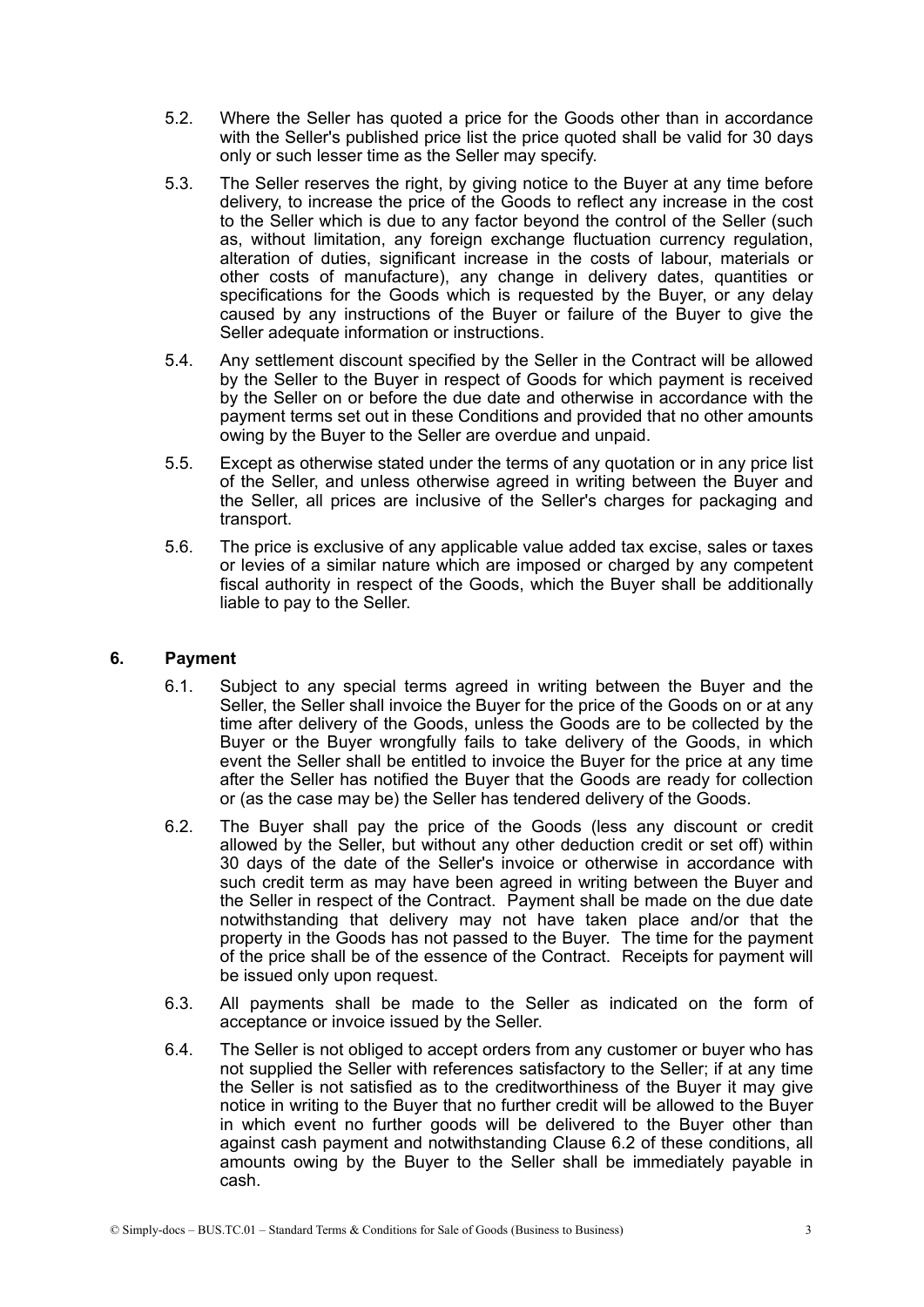# **7. Delivery**

- 7.1. Delivery of the Goods shall be made by the Seller delivering the Goods to the place in the United Kingdom specified in the Buyer's order and/or the Seller's acceptance as the location to which the Goods are to be delivered by the Seller or, if no place of delivery is so specified, by the Buyer collecting the Goods at the Seller's premises at any time after the Seller has notified the Buyer that the Goods are ready for collection.
- 7.2. The Delivery Date is approximate only and time for delivery shall not be of the essence unless previously agreed by the Seller in writing. The Goods may be delivered by the Seller in advance of the Delivery Date upon giving reasonable notice to the Buyer.
- 7.3. Where the Goods are to be delivered in instalments, each delivery shall constitute a separate contract and failure by the Seller to deliver any one or more of the instalments in accordance with these Conditions or any claim by the Buyer in respect of any one or more instalments shall not entitle the Buyer to treat the Contract as a whole as repudiated.
- 7.4. If the Buyer fails to take delivery of the Goods or any part of them on the Delivery Date and/or fails to provide any instructions, documents, licences, consents or authorisations required to enable the Goods to be delivered on that date, the Seller shall be entitled upon given written notice to the Buyer to store or arrange for the storage of the Goods and then notwithstanding the provision of Condition 10.1 of these Conditions risk in the Goods shall pass to the Buyer, delivery shall be deemed to have taken place and the Buyer shall pay to the Seller all costs and expenses including storage and insurance charges arising from such failure.

## **8. Non-Delivery**

- 8.1. If the Seller fails to deliver the Goods or any of them on the Delivery Date other than for reasons outside the Seller's reasonable control or the Buyer's or its carrier's fault:-
	- 1. if the Seller delivers the Goods at any time thereafter the Seller shall have no liability in respect of such late delivery;
	- 2. if the Buyer gives written notice to the Seller within 7 Business Days after the Delivery Date and the Seller fails to deliver the Goods within 7 Business Days after receiving such notice the Buyer may cancel the order and the Seller's liability shall be limited to the excess (if any) of the cost of the Buyer (in the cheapest available market) of similar goods to those not delivered over the price of the Goods not delivered.

## **9. Inspection/Shortage**

- 9.1. The Buyer is under a duty whenever possible to inspect the Goods on delivery or on collection as the case may be.
- 9.2. Where the Goods cannot be examined the carriers note or such other note as appropriate shall be marked "not examined".
- 9.3. The Seller shall be under no liability for any damage or shortages that would be apparent on reasonable careful inspection if the terms of this clause are not complied with and, in any event will be under no liability if a written complaint is not delivered to the Seller within 7 days of delivery detailing the alleged damage or shortage.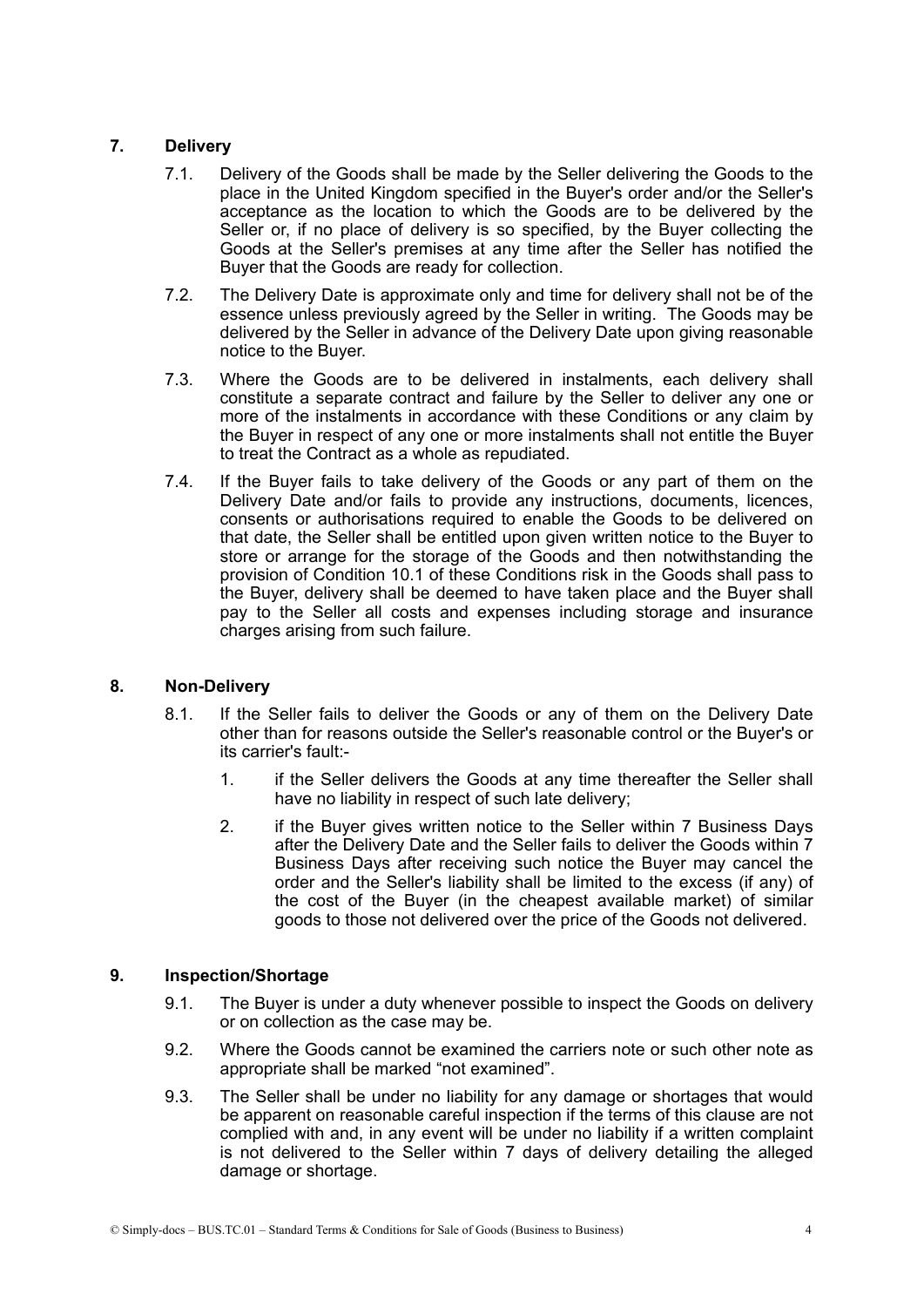- 9.4. In all cases where defects or shortages are complained of the Seller shall be under no liability in respect thereof unless an opportunity to inspect the Goods is supplied to the Seller before any use is made thereof or any alteration or modification is made thereto by the Buyer.
- 9.5. Subject to condition 9.3 and condition 9.4, the Seller shall make good any shortage in the Goods and where appropriate replace any goods damaged in transit as soon as it is reasonable to do so, but otherwise shall be under no liability whatsoever arising from such shortage or damage.

## **10. Risk and Retention of Title**

- 10.1. Risk of damage to or loss of the Goods shall pass to the Buyer at:
	- 1. in the case of Goods to be delivered at the Seller's premises, the time when the Seller notifies the Buyer that the Goods are available for collection; or
	- 2. in the case of Goods to be delivered otherwise than at the Seller's premises, the time of delivery or, if the Buyer wrongfully fails to take delivery of the Goods, the time when the Seller has tendered delivery of the Goods.
- 10.2. Notwithstanding delivery and the passing of risk in the Goods, or any other provision of these Conditions, legal and beneficial title of the Goods shall not pass to the Buyer until the Seller has received in cash or cleared funds payment in full of the price of the Goods.
- 10.3. Until payment has been made to the Seller in accordance with these Conditions and title in the Goods has passed to the Buyer, the Buyer shall be in possession of the Goods as bailee for the Seller and the Buyer shall store the Goods separately and in an appropriate environment, shall ensure that they are identifiable as being supplied by the Seller and shall insure the Goods against all reasonable risks.
- 10.4. The Buyer shall not be entitled to pledge or in any way charge by way of security for any indebtedness any of the goods which remain the property of the Seller, but if the Buyer does so all money owing by the Buyer to the Seller shall (without prejudice to any other right or remedy of the Seller) forthwith become due and payable.
- 10.5. The Seller reserves the right to repossess any Goods in which the Seller retains title without notice. The Buyer irrevocably authorises the Seller to enter the Buyer's premises during normal business hours for the purpose of repossessing the Goods in which the Seller retains title and inspecting the Goods to ensure compliance with the storage and identification requirements of sub-clause 10.4.
- 10.6. The Buyer's right to possession of the Goods in which the Seller maintains legal and beneficial title shall terminate if;
	- 1. The Buyer commits or permits any material breach of his obligations under these Conditions;
	- 2. The Buyer enters into a voluntary arrangement under Part 1 of the Insolvency Act 1986, or any other scheme or arrangement is made with his creditors;
	- 3. The Buyer is or becomes the subject of a bankruptcy order or takes advantage of any other statutory provision for the relief of insolvent debtors;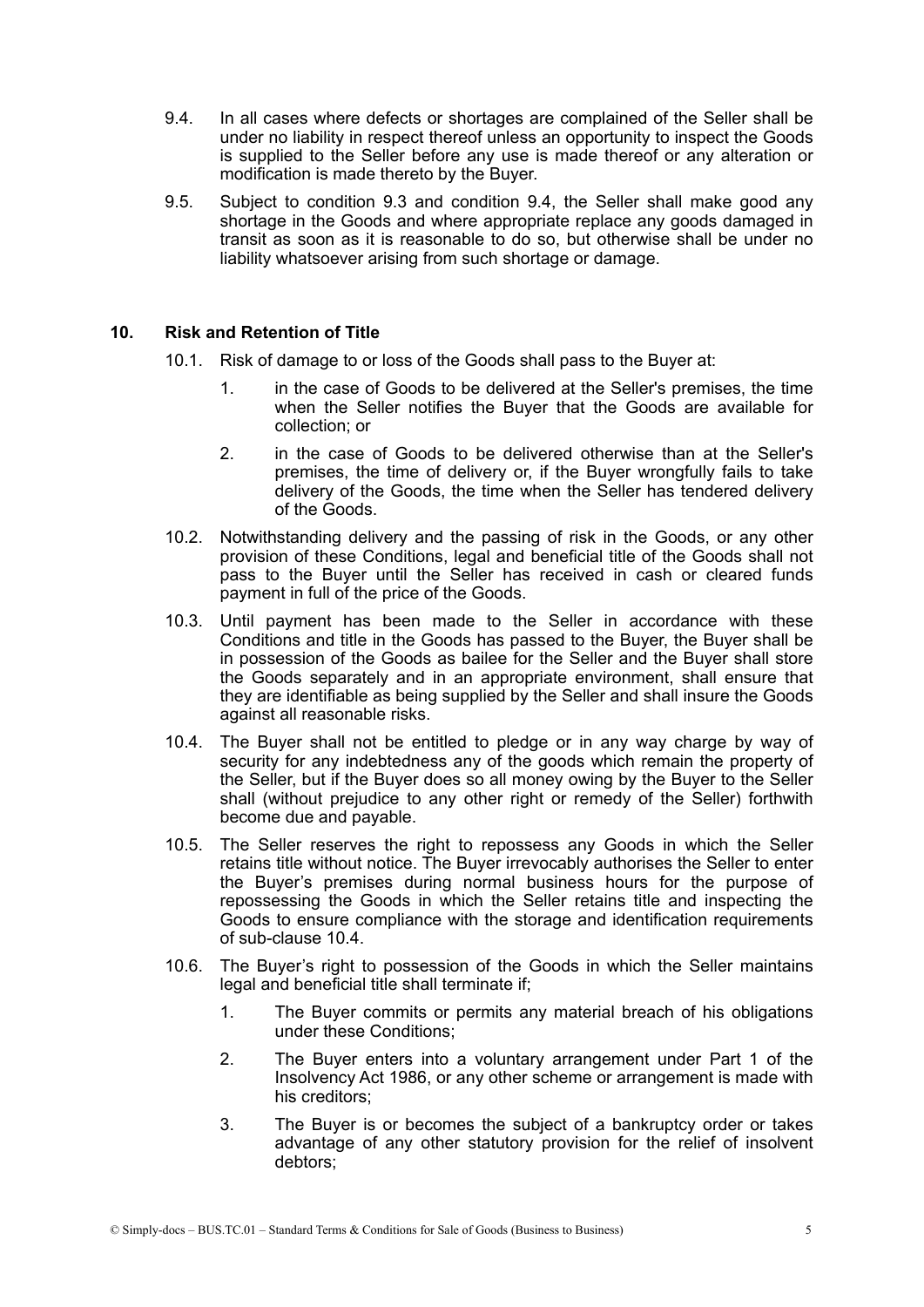4. The Buyer convenes any meeting of its creditors, enters into voluntary or compulsory liquidation, has a receiver, manager, administrator or administrative receiver appointed in respect of its assets or undertaking or any part thereof, any documents are filed with the court for the appointment of an administrator in respect of the Buyer, notice of intention to appoint an administrator is given by the Buyer or any of its directors or by a qualifying floating charge-holder (as defined in paragraph 14 of Schedule B1 of the Insolvency Act 1986), a resolution is passed or petition presented to any court for the winding up of the Buyer or for the granting of an administration order in respect of the Buyer, or any proceedings are commenced relating to the insolvency or possible insolvency of the Buyer.

### **11. Assignment**

- 11.1. The Seller may assign the Contract or any part of it to any person, firm or company.
- 11.2. The Buyer shall not be entitled to assign the Contract or any part of it without the prior written consent of the Seller.

### **12. Defective Goods**

- 12.1. If on delivery any of the Goods are defective in any material respect and either the Buyer lawfully refuses delivery of the defective Goods or, if they are signed for on delivery "condition and contents unknown" the Buyer gives written notice of such defect to the Seller within three business days of such delivery, the Seller shall at its option:-
	- 1. replace the defective Goods within 7 days of receiving the Buyer's notice; or
	- 2. refund to the Buyer the price for the goods which are defective;

but the Seller shall have no further liability to the Buyer in respect thereof and the Buyer may not reject the Goods if delivery is not refused or notice give by the Buyer as aforesaid.

- 12.2. No Goods may be returned to the Seller without the prior agreement in writing of the Seller. Subject thereto any Goods returned which the Seller is satisfied were supplied subject to defects of quality or condition which would not be apparent on inspection shall either be replaced free of charge or, at the Seller's sole discretion the Seller shall refund or credit to the Buyer the price of such defective Goods but the Seller shall have no further liability to the Buyer.
- 12.3. The Seller shall be under no liability in respect of any defect arising from fair wear and tear, or any wilful damage, negligence, subjection to normal conditions, failure to follow the Seller's instructions (whether oral or in writing), misuse or alteration of the Goods without the Seller's approval, or any other act or omission on the part of the Buyer, its employees or agents or any third party.
- 12.4. Subject as expressly provided in these Conditions, and except where the Goods are sold under a consumer sale, all warranties, conditions or other terms implied by statute or common law are excluded to the fullest extent permitted by law.
- 12.5. Where the Goods are sold under a consumer sale the statutory rights of the Buyer are not affected by these Conditions.
- 12.6. Except in respect of death or personal injury caused by the Seller's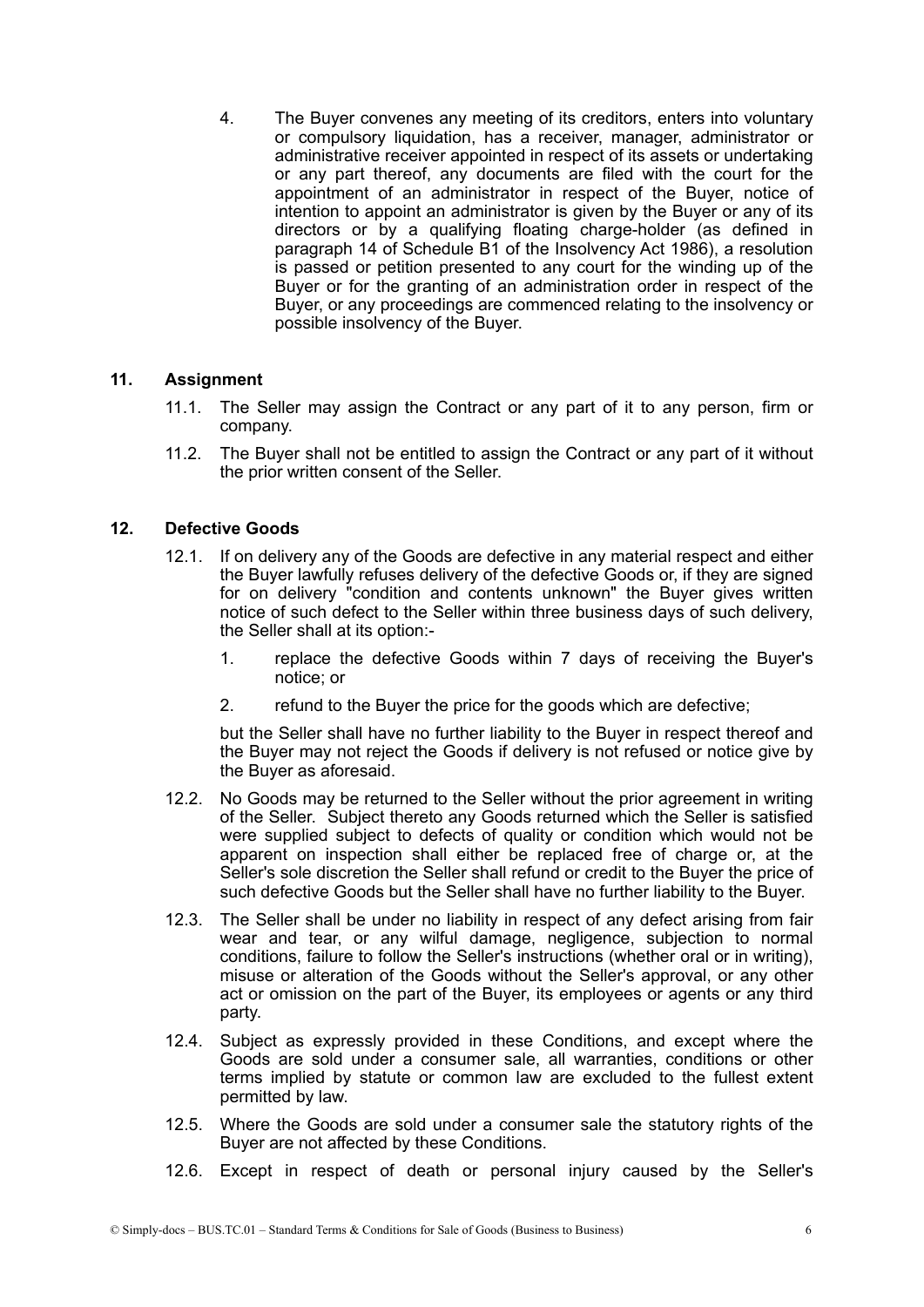negligence, or as expressly provided in these Conditions, the Seller shall not be liable to the Buyer by reason of any representation, or any implied warranty, condition or other term, or any duty at common law or under statute, or under the express terms of the Contract, for any direct or consequential loss or damage sustained by the Buyer (including without limitation loss of profit or indirect or special loss), costs, expenses or other claims for consequential compensation whatsoever (and whether caused by the negligence of the Seller, its servants or agents or otherwise) which arise out of or in connection with the supply of the Goods or their use or resale by the Buyer.

12.7. The Buyer shall be responsible to ensure that, except to the extent that instructions as to the use or sale of the Goods are contained in the packaging or labelling of the Goods, any use or sale of the Goods by the Buyer is in compliance with all applicable statutory handling and sale of the Goods by the Buyer is carried out in accordance with directions given by the Seller or any competent governmental or regulatory authority and the Buyer will indemnify the Seller against any liability loss or damage which the Seller might suffer as a result of the Buyer's failure to comply with this condition.

## **13. Buyer's Default**

- 13.1. If the Buyer fails to make any payment on the due date then, without prejudice to any other right or remedy available to the Seller, the Seller shall be entitled to:-
	- 1. cancel the order or suspend any further deliveries to the Buyer;
	- 2. appropriate any payment made by the Buyer to such of the Goods (or the goods supplied under any other contract between the Buyer and the Seller) as the Seller may think fit (notwithstanding any purported appropriation by the Buyer); and
	- 3. charge the Buyer interest (both before and after any judgement) on the amount unpaid, at the rate of two per cent per annum above National Westminster Bank plc base rate from time to time, until payment in full is made (a part of a month being treated as a full month for the purpose of calculating interest).
- 13.2. This condition applies if:-
	- 1. the Buyer fails to perform or observe any of its obligations hereunder or is otherwise in breach of the Contract; or
	- 2. the Buyer becomes subject to an administration order or makes any voluntary arrangement with its creditors (within the meaning of the Insolvency Act 1986) or (being an individual or firm) becomes bankrupt or (being a company) goes into liquidation; or
	- 3. an encumbrancer takes possession, or a receiver is appointed, of any of the property or assets of the Buyer; or
	- 4. the Buyer ceases, or threatens to cease, to carry on business; or
	- 5. the Seller reasonably apprehends that any of the events mentioned above is about to occur in relation to the Buyer and notifies the Buyer accordingly.
- 13.3. If Condition 13.2 applies then, without prejudice to any other right or remedy available to the Seller, the Seller shall be entitled to cancel the Contract or suspend any further deliveries under the Contract without any liability to the Buyer, and if the Goods have been delivered but not paid for the price shall become immediately due and payable notwithstanding any previous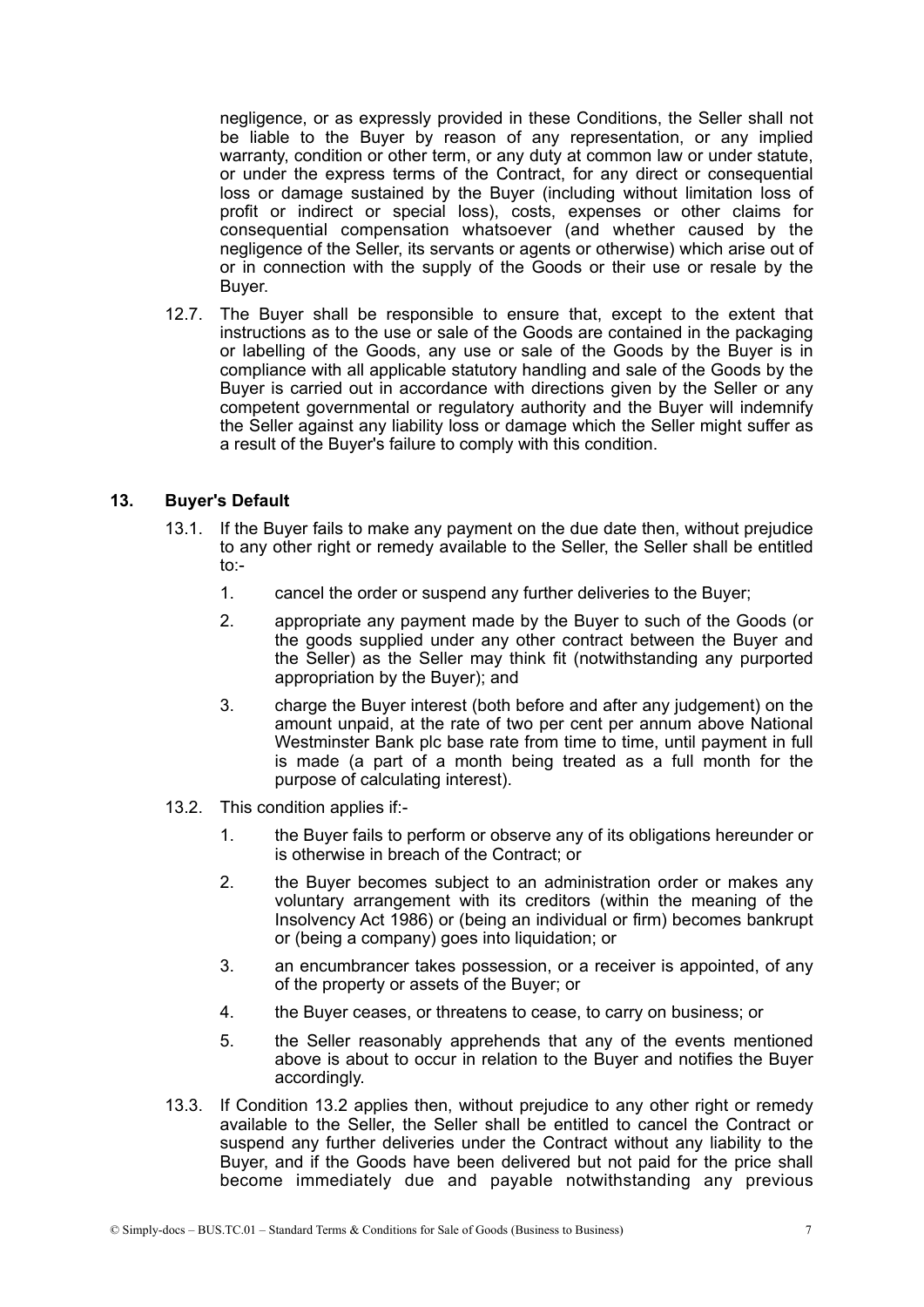agreement or arrangement to the contrary.

#### **14. Limitation of Liability**

- 14.1. Subject to condition 7, condition 8 and condition 13, the following provisions set out the entire financial liability of the Seller (including any liability for the acts or omissions of its employees, agents and sub-contractors) to the Buyer in respect of:
	- 1. any breach of these conditions;
	- 2. any use made (including but not limited to modifications) or resale by the Buyer of any of the Goods, or of any product incorporating any of the Goods; and
	- 3. any representation, statement or tortious act or omission including negligence arising under or in connection with the Contract.
- 14.2. All warranties, conditions and other terms implied by statute or common law (save for the conditions implied by section 12 of the Sale of Goods Act 1979) are, to the fullest extent permitted by law, excluded from the Contract.
- 14.3. Nothing in these conditions excludes or limits the liability of the Seller:
	- 1. for death or personal injury caused by the Seller's negligence; or
	- 2. for any matter which it would be illegal for the Seller to exclude or attempt to exclude its liability; or
	- **3.** for fraud or fraudulent misrepresentation.
- 14.4. Subject to condition 14.2 and condition 14.3:
	- 1. the Seller's total liability in contract, tort (including negligence or breach of statutory duty), misrepresentation, restitution or otherwise, arising in connection with the performance or contemplated performance of the Contract shall be limited to the Contract price; and
	- 2. the Seller shall not be liable to the Buyer for any pure economic loss, loss of profit, loss of business, depletion of goodwill or otherwise, in each case whether direct, indirect or consequential, or any claims for consequential compensation whatsoever (howsoever caused) which arise out of or in connection with the Contract.

#### **15. Confidentiality, Publications and Endorsements**

- 15.1. The Buyer undertakes to the Seller that:-
	- 1. the Buyer will regard as confidential the contract and all information obtained by the Buyer relating to the business and/or products of the Seller and will not use or disclose to any third party such information without the Seller's prior written consent provided that this undertaking shall not apply to information which is in the public domain other than by reason of the Buyer's default;
	- 2. the Buyer will not use or authorise or permit any other person to use any name, trademark, house mark, emblem or symbol which the Seller is licensed to use or which is owned by the Seller upon any premises note paper visiting cards advertisement or other printed matter or in any other manner whatsoever unless such use shall have been previously authorised in writing by the Seller and (where appropriate) its Licensor;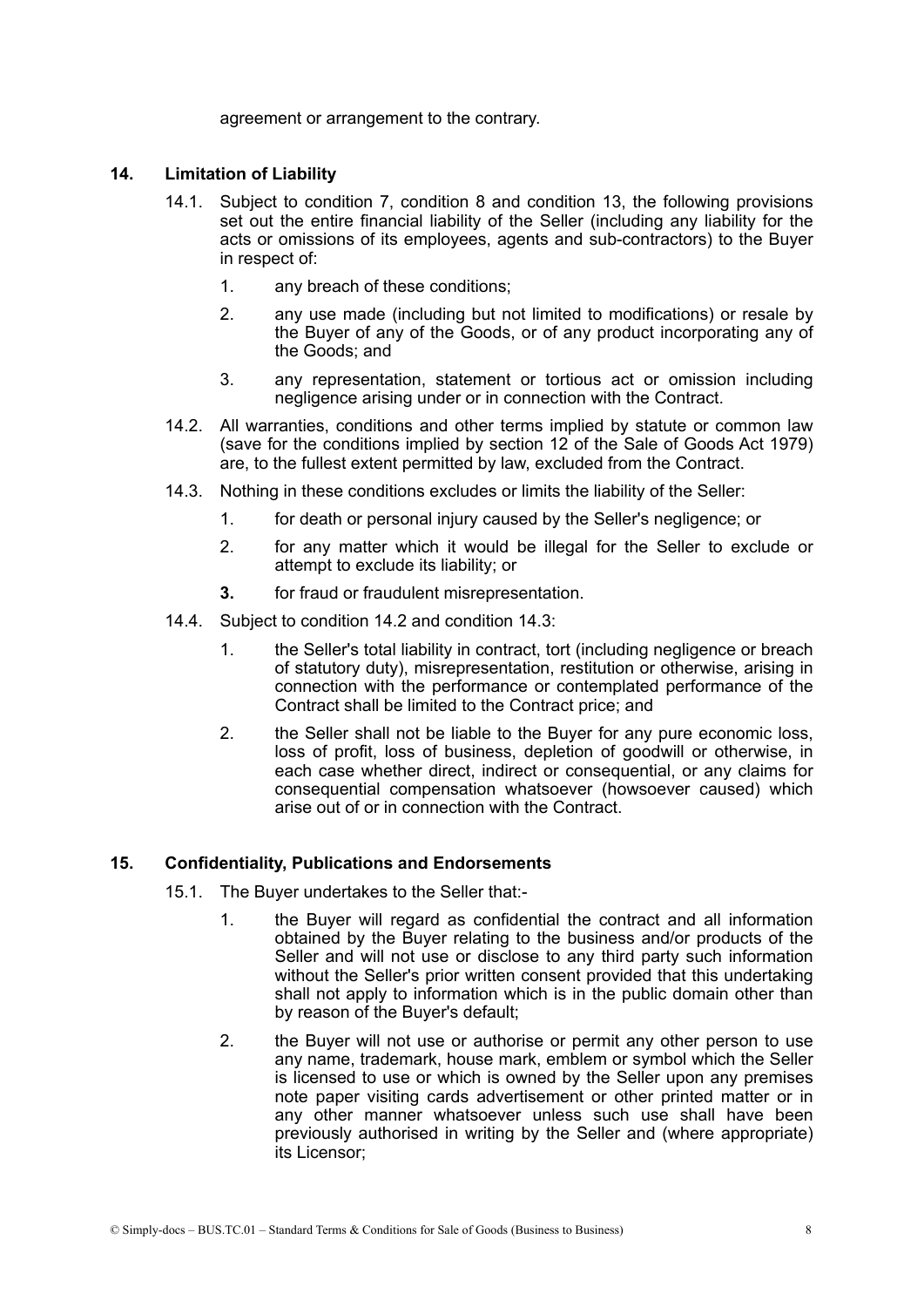- 3. the Buyer will use all reasonable endeavours to ensure compliance with this Condition by its employees, servants and agents.
- 15.2. This Condition shall survive the termination of the Contract.

### **16. Communications**

- 16.1. All communications between the parties about the Contract shall be in writing and delivered by hand or sent by pre-paid first class post or sent by fax or sent by electronic mail:
	- 1. (in the case of communications to the Seller) to its registered office or such changed address as shall be notified to the Buyer by the Seller; or
	- 2. (in the case of the communications to the Buyer) to the registered office of the addressee (if it is a company) or (in any other case) to any address of the Buyer set out in any document which forms part of the Contract or such other address as shall be notified to the Seller by the Buyer.
- 16.2. Communications shall be deemed to have been received:
	- 1. if sent by pre-paid first class post, two Business Days after posting (exclusive of the day of posting); or
	- 2. if delivered by hand, on the day of delivery; or
	- 3. if sent by fax or electronic mail on a Business Day prior to 4.00 pm, at the time of transmission and otherwise on the next Business Day.
- 16.3. Communications addressed to the Seller shall be marked for the attention of Mr. Philip Murrison.

# **17. Force Majeure**

- 17.1. In the event that either party is prevented from fulfilling its obligations under this Agreement by reason of any supervening event beyond its control including but not limited to war, national emergency, flood, earthquake, strike or lockout (subject to Sub-clause 17.2) the party shall not be deemed to be in breach of its obligations under this Agreement. The party shall immediately give notice of this to the other party and must take all reasonable steps to resume performance of its obligations.
- 17.2. Sub-clause 17.1 shall not apply with respect to strikes and lockouts where such action has been induced by the party so incapacitated.
- 17.3. Each party shall be liable to pay to the other damages for any breach of this Agreement and all expenses and costs incurred by that party in enforcing its rights under this Agreement.
- 17.4. If and when the period of such incapacity exceeds 6 months then this Agreement shall automatically terminate unless the parties first agree otherwise in writing.

# **18. Waiver**

No waiver by the Seller of any breach of the Contract by the Buyer shall be considered as a waiver of any subsequent breach of the same or any other provision.